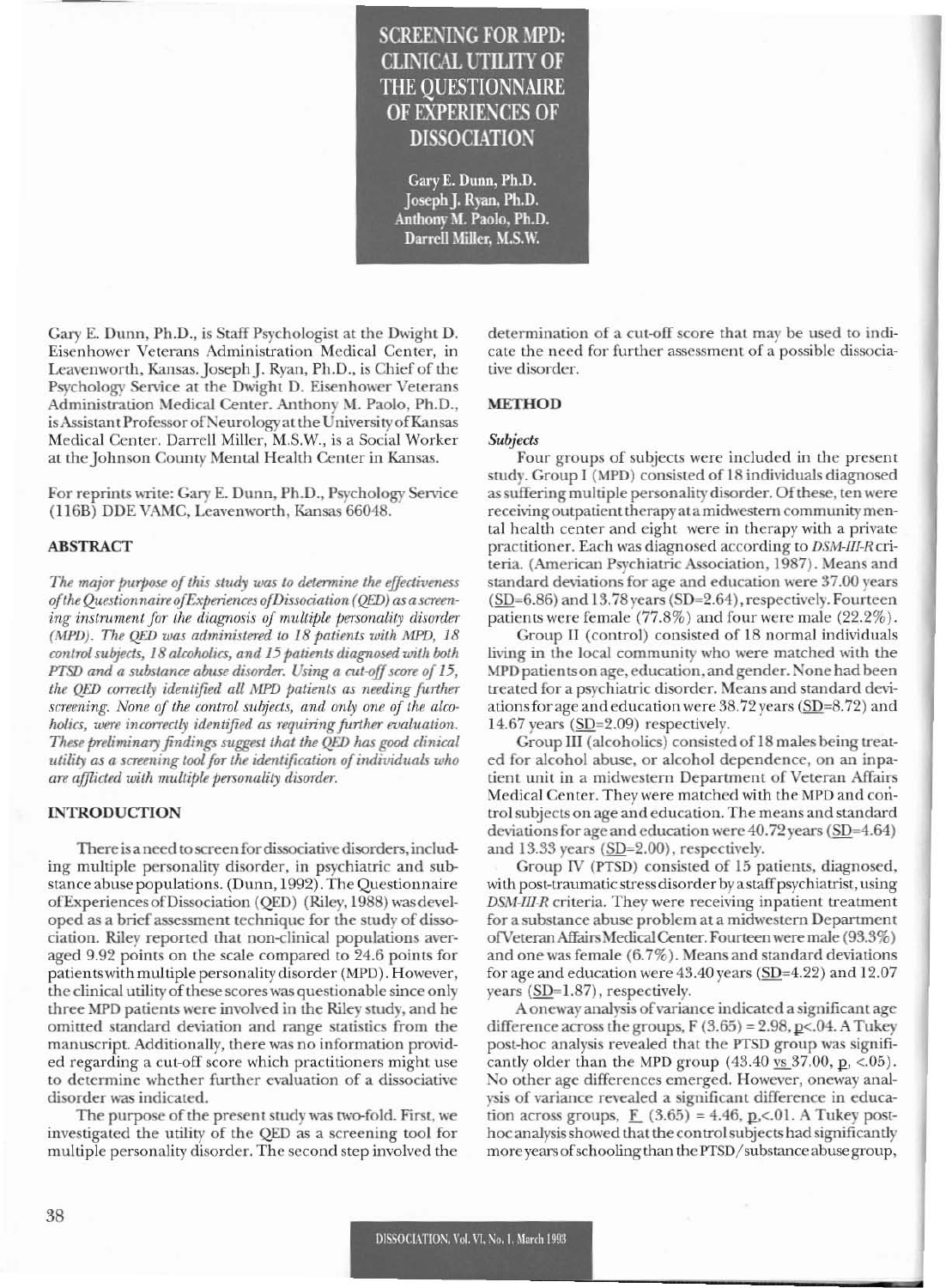| <b>TABLE 1</b><br>Means, Standard Deviations, and Ranges of QED scores<br>by Diagnostic Group |       |           |                 |  |
|-----------------------------------------------------------------------------------------------|-------|-----------|-----------------|--|
|                                                                                               | Mean  | <b>SD</b> | Range           |  |
| <b>MPD</b>                                                                                    | 21.06 | 3.56      | $15.00 - 26.00$ |  |
| Control                                                                                       | 6.33  | 2.74      | $2.00 - 11.00$  |  |
| Alcoholic                                                                                     | 6.33  | 3.68      | $0.00 - 15.00$  |  |
| <b>PTSD</b>                                                                                   | 13.33 | 4.30      | $6.00 - 22.00$  |  |
|                                                                                               |       |           |                 |  |

**TABLE 2** Sensitivity and Specificity Rates for Various QED Cut-off scores (MPD vs PTSD)

| Sensitivity | Specificity |
|-------------|-------------|
| 100%        | 60.0%       |
| 94.4%       | 66.7%       |
| 83.3%       | 73.3%       |
| 83.3%       | 86.7%       |
| 66.7%       | 86.7%       |
|             |             |

 $(14.67 \text{ vs } 12.07, \text{ p} < .05)$ . No other differences were found.

## **Instrument**

The Questionnaire of Experiences of Dissociation (QED) (Riley, 1988) consists of 26 true-false items which were drawn from the clinical literature dealing with dissociative and multiple personality disorders. As noted previously, normals produced a mean score of  $9.92$  (SD=4.28), while the mean score for three MPD patients was 24.6 (Riley, 1988). No cut-off scores have been developed to determine whether further assessment is needed to rule out a dissociative disorder.

# Procedure

Subjects in the alcohol and PTSD groups completed the QED as part of the routine psychological evaluation done on the substance abuse unit between April, 1991 and November, 1992. The MPD subjects were in psychotherapy with one of the authors (D.M.) and agreed to complete the screening instrument for research purposes during the fall of 1992. Control subjects, who lived in the same metropolitan area as those with MPD, also agreed to complete the QED for research purposes during the fall of 1992. MPD and control subjects completed a demographic sheet and signed a consent form.

To make the QED a functional instrument for the clinician, it was important to establish a meaningful cutoff score for determining whether further assessment of a dissociative disorder was warranted. Similarly to the method employed by Steinberg, Rousaville and Cichetti (1991) with the DES, the present procedure was to maximize sensitivity: the ability to correctly identify true positive cases of dissociative disorders, and maximize specificity; and the ability to correctly identify persons without a dissociative disorder. In this way, false positive cases would be minimized and fewer cases of true dissociative disorders would be missed. A number of QED values were tested in order to determine the most optimal score.

## **RESULTS**

Means and standard deviations on the QED are presented in Table 1. A oneway analysis of variance indicated a significant difference across groups,  $\underline{F}$  (3.65) = 46.11, p < 0005. A Tukey post-hoc analysis demonstrated that MPD subjects achieved a higher mean score than the other groups, and that the PTSD group achieved a higher score than the alcohol or control groups

 $(p \lt 0.05)$ . No other significant differences were found.

Inspection of the score distributions of the four groups revealed no overlap between the MPD and controls, and only one person overlapped between the MPD and alcohol group when using a cut-off score of  $\geq$  15. Substantial overlap of the distributions occurred between the MPD group and PTSD groups. Therefore, the score of  $\geq 15$  points maximized sensitivity and specificity between the MPD group and the control and alcohol groups. Thus, it was decided that a score of 15 or greater was the optimal cut-off.

Using a cut-off score of  $\geq 15$ , the QED classified all 18 MPD subjects as needing further evaluation for a dissociative disorder. Each of the 18 control subjects were classified as not being in need of further evaluation. Seventeen of 18 alcoholics  $(94.4\%)$  and  $9$  of 15 PTSD subjects  $(60\%)$  achieved QED scores which indicated that further evaluation was not warranted.

Contrasting MPD and controls, a cut-off of 15 correctly classified all subjects resulting in 100% sensitivity and speci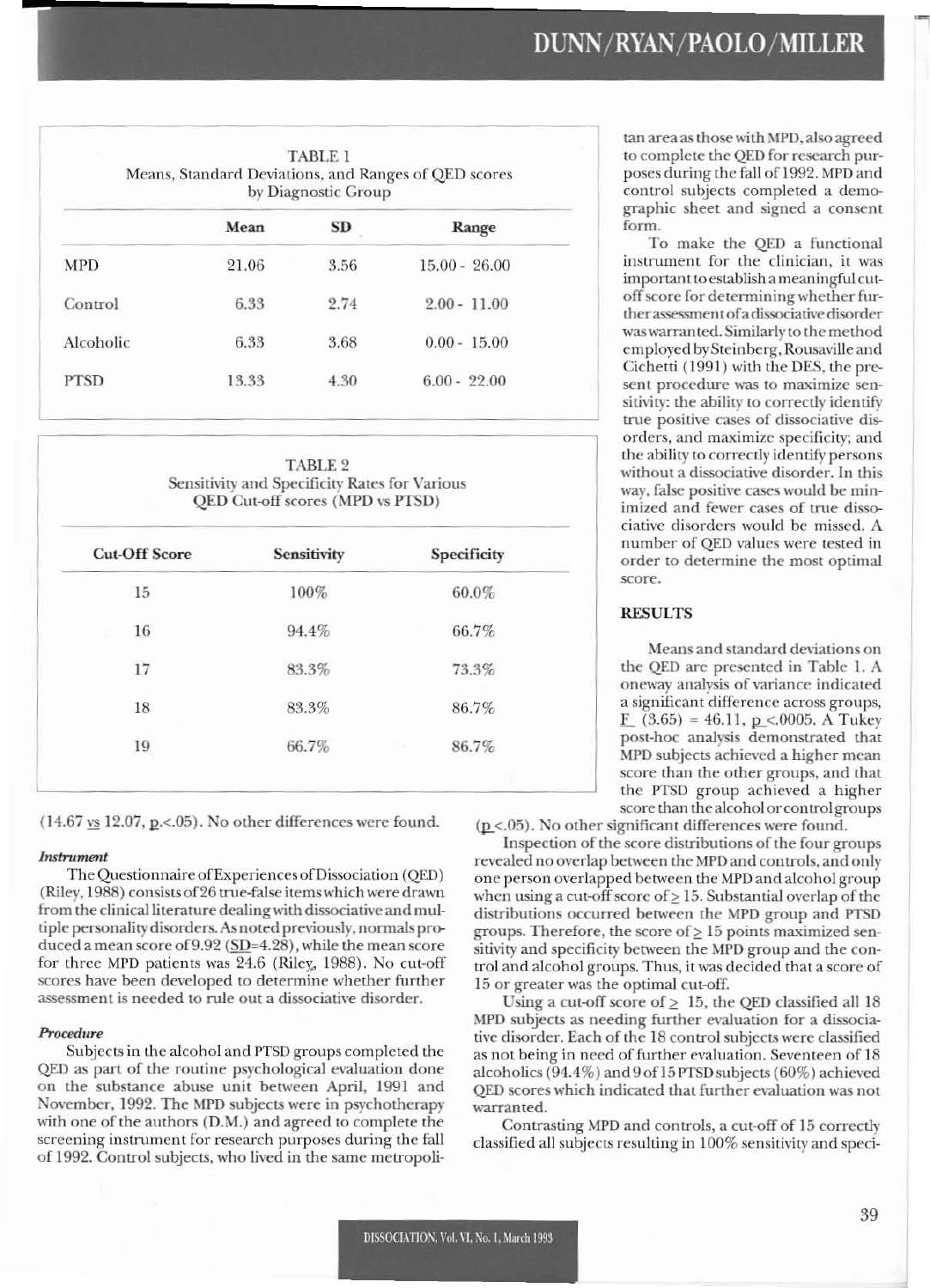ficity. For MPD versus alcoholics, 100% sensitivity and 94.4% specificity was achieved. Using 15 as a cut-off score, a comparison of the MPD and PTSD subjects resulted in 100% sensitivity and 60% specificity. Table 2 presents sensitivity and specificity results for additional QED cut-off scores in comparing the MPD and PTSD groups. Contrasting the MPD subjects with all non-MPD subjects combined, a cut-off score of 15 resulted in 100% sensitivity and 86.3% specificity, with an overall hit rate of 89.8%.

## DISCUSSION

The present study indicates that the QED has potential as a screening device for MPD, given its ease of administration, response format, and brevity. Using a cut-off score of 15, all MPD subjects were classified as needing a more formal diagnostic evaluation for the presence of a dissociative disorder. To further support its effectiveness, the QED was able to correctly classify 100% of control subjects and over 94% of alcoholics as not being in need of additional evaluation. When the entire sample is dichotomized into MPD versus non-MPD subjects, the overall hit rate for the QED is approximately ninety percent.

In regard to the PTSD group, the QED indicated that 40% of the subjects required further evaluation. This finding is not problematic, however, and may actually strengthen the credibility of the QED as a screening instrument for dissociative disorders. Previous research found significant dissociative experiences among patients diagnosed with PTSD (Bernstein & Putnam, 1986; Branscomb, 1991; Bremner et aI, 1992). Furthermore, there is some evidence to support re-classifying PTSD as a dissociative disorder (Davidson & Foa, 1991).

Several limitations should be noted regarding the present study. First, demographic variables were not equivalent across all groups. The PTSD group was approximately six years older, on average, in comparison to the MPD group. They also averaged about two and a half years less education in comparison to the control group. Finally, gender was not equivalent across the groups. While the MPD and control groups each included 14 females and four males, the alcoholic group was entirely male and the PTSD abuse group had only one female. It is possible that these demographic differencesskewed the overall results. Forexample, the prevalence rate of multiple personality disorder is considered, by some experts, to be at least five times higher in females than males (Putnam, 1989). Thus, lower QED scores among the alcoholics and PTSD subjects may be a reflection, in part, of the gender distribution of the samples. However, other noted authorities have hypothesized that the actual male to female ratio of MPD in the general population is actually closer to one to one (Ross, 1989). Along the same lines, age disparities in the groups may have contributed to QED differences given that dissociative experiences have been found to decline with age (Ross, Joshi, & Currie 1990). A second limitation is that the PTSD group was not pure. It consisted of individuals who were being treated for some type of substance abuse and had a history of PTSD. It is unclear as to what the

outcome would have been ifindividuals with a primarydiagnosis of PTSD would have been included.

Another limitation is the inflated sensitivity and specificity values due to a base rate of approximately  $50\%$  for the majority ofanalyses. Although an adequate hit rate was demonstrated when all groups were combined (base rate of 26%), the utility of the QED would certainly be reduced as base rates become lower. However, one study revealed a base rate of 39% for dissociative disorders in a substance abuse population (Ross, et aI., 1992). suggesting that a base rate of 26% may not be too unusual for some populations.

Nevertheless, it would be beneficial to attempt to replicate these findings in a population where base rate of dissociative disorders, as well as other psychiatric syndromes, more closely approximale those found in other treatment settings. Finally, further research is needed using the QED with a more balanced sample of males and females within various diagnostic groups.

#### **CONCLUSION**

Despite the noted limitations, results of the present study indicate that the QED may be used as a screening tool for multiple personality disorder. Using a score of 15 as a cutoff, it was able to effectively distinguish patients with MPD from normals and alcoholics. If one considers PTSD as a possible dissociative disorder the current findings support the use of the QED to screen for dissociative disorders. Further research is needed to replicate these findings as well as to test the QED with other diagnostic groups.

Additionally, future studies are needed to determine if different QED norms exist based on geographic location, ethnicity, socio-economic status. etc. Finally, comparative studies, using the DES and QED may prove important in terms of their relative effectiveness as a screening instrument with various diagnostic groups. ■

#### **REFERENCES**

American Psychiatric Association. (1987). *Diagnostic and statistical manual of mental disorders* (3rd ed., rev.) Washington, DC: Author.

Bernstein E.M., & Putnam, F.W. (1986). Development, reliability, and validity of a dissociation scale. *Journal of Nervous and Mental DistaSi,* 174,727-735.

Branscomb, L.P. (199]). Dissociation in combat-related post-traumatic stress disorder. *DISSOCIATION*, IV(1), 13-20.

Bremner, J.D., Southwick, S., Brett, E., Fontana, A., Rosenheck, R., & Charney, D.S. (1992). Dissociation and posttraumatic strcss disorder in Vietnam veterans. American Journal of Psychiatry, 149, 328-332,

Davidson,].T., & Foa, E.B. (1991). Diagnostic issues in posttraumatic stress disorder: Considerations for the *DSM-IV. Journal of Abnormal PS)'cholog;'* 100, 346-355.

,